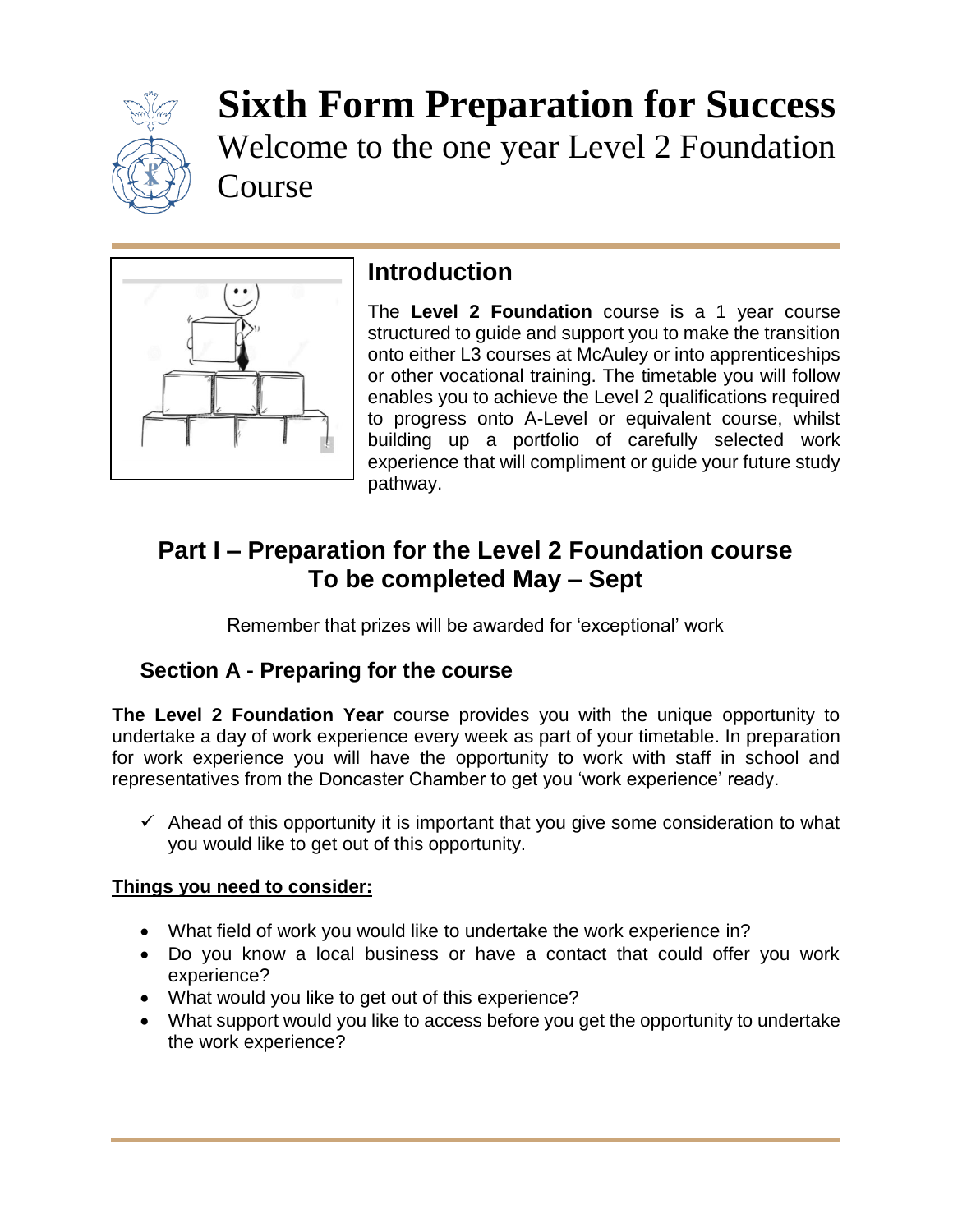Last year's L2 Foundation Year cohort worked with a broad range of local businesses and organisations in the local area.

Students had the opportunity to undertake work experience in the following sectors;

- $\checkmark$  Sport and leisure
- $\checkmark$  IT technical support
- $\checkmark$  Health and Social Care
- $\checkmark$  Education
- $\checkmark$  Construction and engineering
- $\checkmark$  Administration
- $\checkmark$  Animal care

As part of your work experience you will be asked to keep a **log book** that evidences the development of your skills and interpersonal qualities as you become increasingly confident and competent working in your chosen placement. A number of students were offered the opportunity to progress with the company through an Apprenticeship scheme.

**In preparation** for applying for a work experience placement, use the website listed below and **create a CV for yourself** that can be provided to employers. I fully understand that you have no GCSE grades to add at this time, focus on you skills and interests outside of school. <https://www.cvtemplatemaster.com/tag/basic-cv-templates/>

## **Section B – Maths and English**

You are likely to be re-sitting GCSE Maths and/or GCSE English Language. Your first opportunity to resit will be in November and you will have timetabled lessons to help you along. It would be great if you passed at the first opportunity. So give yourself the very best chance by doing the work detailed below. In any case, keeping and developing your **literacy** and **numeracy skills** is important as they underpin all courses offered in the Sixth Form as well as every career path so every student in the sixth form is required to do this work. The main aim is to access and attempt some of the AQA Maths and English Functional Skills papers to keep these essential skills fine-tuned and sharp.

### **Functional Skills in Mathematics**

**Maths** is applied in **real life situations** every day; it is for **everyone** and having **sharp numeracy skills** is **extremely useful** whatever your career plans!

**Task 1** –To get started, watch this inspiring TED talk on 'how Maths is our real sixth sense?' [https://www.ted.com/talks/eddie\\_woo\\_how\\_math\\_is\\_our\\_real\\_sixth\\_sense?language=en](https://www.ted.com/talks/eddie_woo_how_math_is_our_real_sixth_sense?language=en)

### **Task 2 –** Past papers

The link below will take you to a past papers search. Mark schemes are accessible to check your answers. There are level 1 and 2 resources. Start with the easier level 1 (to ease you in) but you are aiming for success at level 2 which is the standard needed to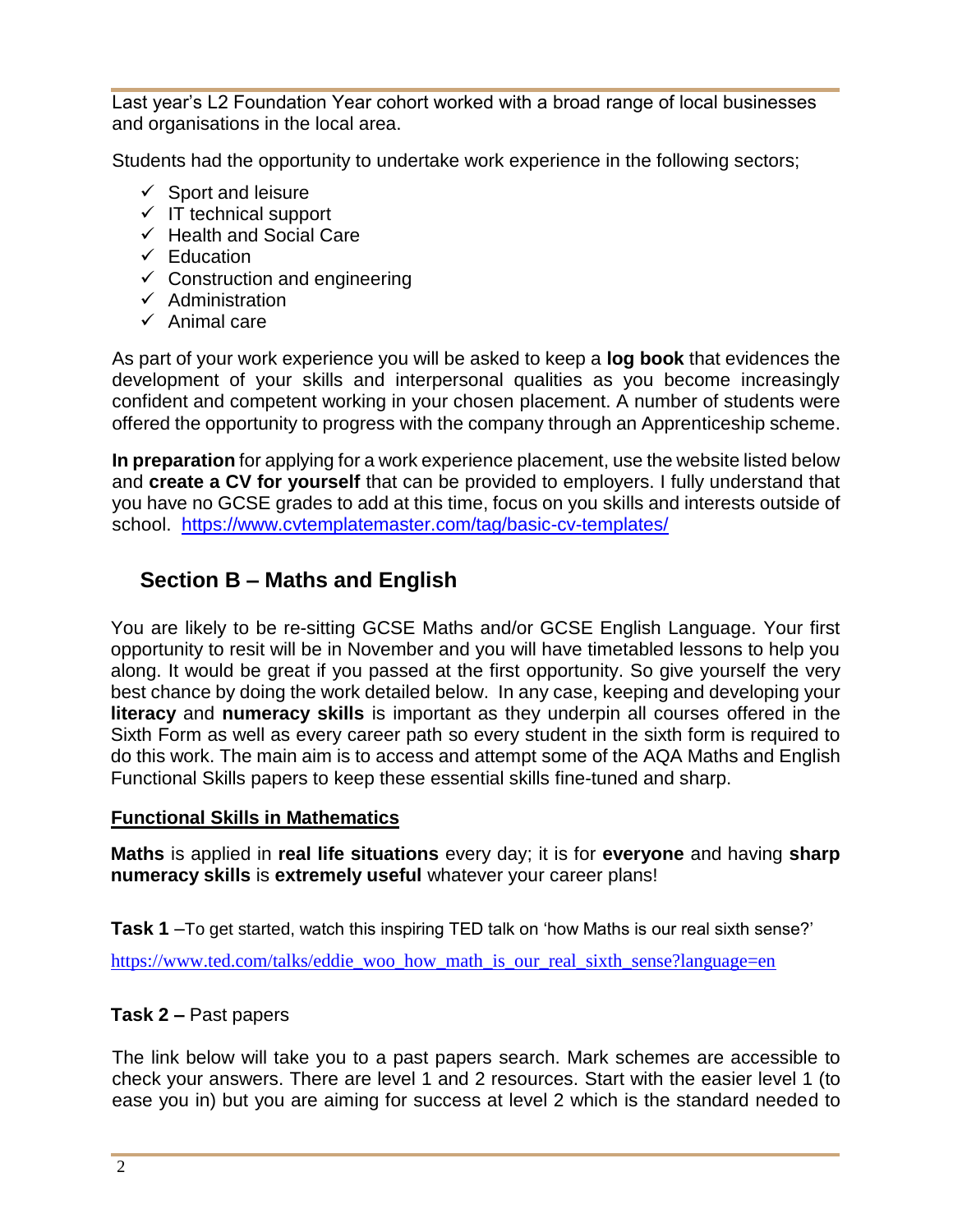support your sixth form studies. There are plenty of papers available so we suggest you do a paper each week maybe alternate paper 1 and paper 2 each week??!!

<https://www.aqa.org.uk/find-past-papers-and-mark-schemes>

– search by selecting Subject – mathematics, Qualification – Functional Skills, Specification – Mathematics (4367)(4368) Series – All available series

The link below will take you directly to sample practice papers and mark schemes to check your answers.

[https://www.aqa.org.uk/subjects/mathematics/functional-skills/mathematics-8361-](https://www.aqa.org.uk/subjects/mathematics/functional-skills/mathematics-8361-8362/assessment-resources) [8362/assessment-resources](https://www.aqa.org.uk/subjects/mathematics/functional-skills/mathematics-8361-8362/assessment-resources)

**Online resources to support your revision** (email mtwitchell@mcauley.org.uk if you need your login details for these):

- mymaths <https://www.mymaths.co.uk/>
	- $\circ$  view online lessons and homeworks for GCSE resit and Functional Skills
	- $\circ$  you will be doing Foundation tier so do anything from Level 1 to Level 5
- <https://vle.mathswatch.co.uk/vle/>

### **Books to support your learning and progress (newest and cheapest in red)**

- $\checkmark$  AQA Functional Mathematics Student Book (AQA Functional Maths) by Mr Harry Smith Paperback ISBN 978-1408260005
- **Functional Skills Maths Level 2 - Study & Test Practice (for 2019 & beyond) (CGP Functional Skills) Paperback ISBN 978-1782946335**
- **New Functional Skills Maths Level 2 - 10 Minute Tests ISBN 978-1789084863**

### **Functional Skills in English**

The Functional Skills qualification in English will equip you and assess that you have the necessary literacy skills to make a success of your sixth form studies or the pathway you choose into employment. The qualification assesses your communication skills both verbal and written formats. The qualification assessment will focus on reading, writing and speaking, and listening.

**<https://www.aqa.org.uk/subjects/english/functional-skills/english-8720-8725>**

**Task 1** - Watch the inspiring TED talk, 'Why language is humanity's greatest invention'

[https://www.ted.com/talks/david\\_peterson\\_why\\_language\\_is\\_humanity\\_s\\_greatest\\_invention](https://www.ted.com/talks/david_peterson_why_language_is_humanity_s_greatest_invention)

#### **Task 2 –** Past papers

The link below will take you directly to past papers and mark schemes to check your answers. There are level 1 and 2 resources. You could start with level 1 (to ease you in) but you are aiming for success at level 2 which is the standard needed to support your